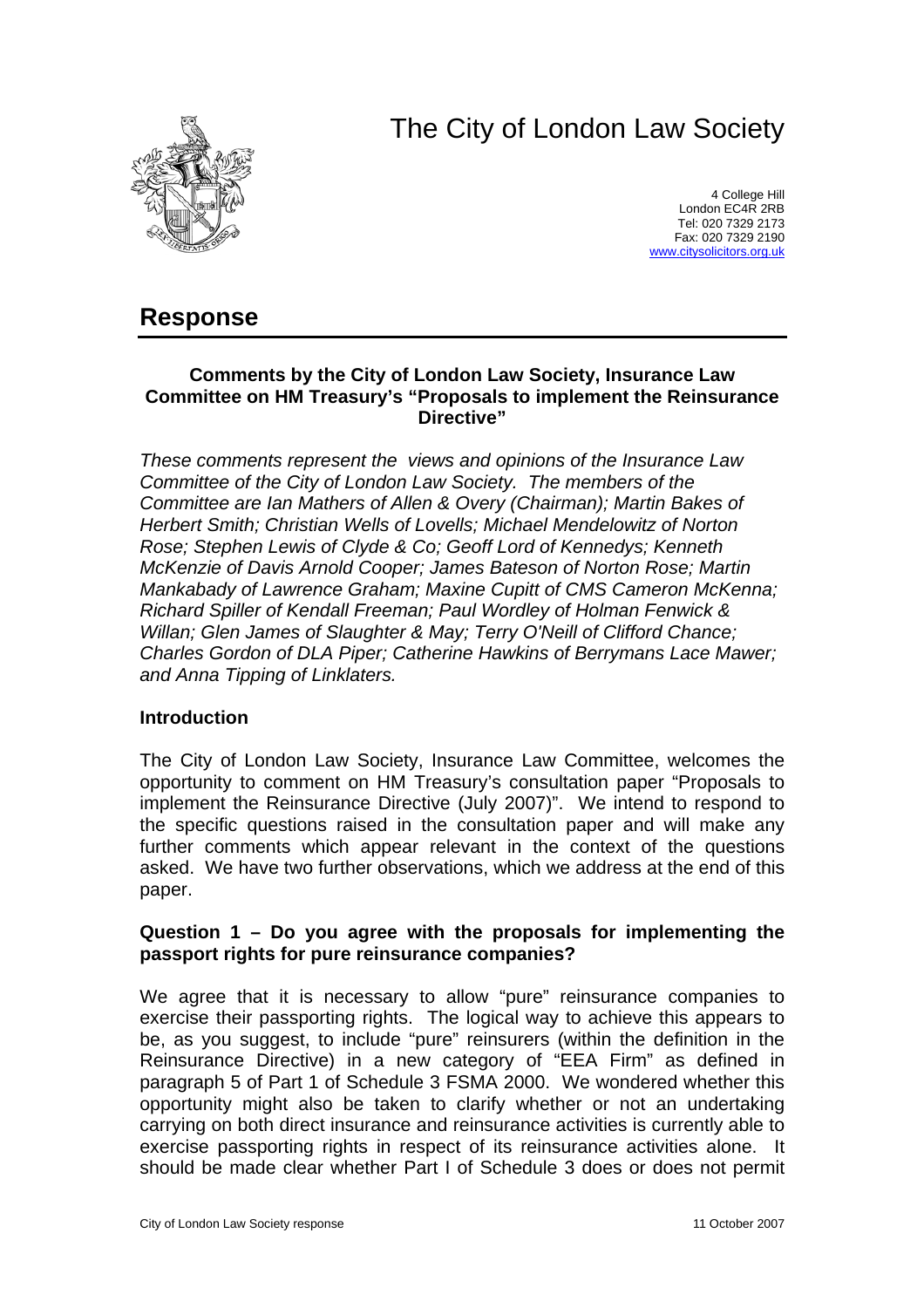such a firm to exercise passporting rights in respect of those reinsurance activities. In our view, paragraph 5(d) of Part 1 of Schedule 3 FSMA 2000 does not make this entirely clear though following our telephone conversation with your David Beardsworth we understand that you believe this issue will, in any event, be clarified as part of Solvency II.

# **Question 2 – Do you agree that a "Part VII – Lite" regime requiring only a solvency certificate could usefully be introduced for certain kinds of transfers of reinsurance business?**

Before commenting on the detail of your question, we would like to confirm our understanding of your overall proposals for transfers of reinsurance business, which is as follows:-

- (a) A UK authorised company carrying on both insurance and reinsurance activities will continue to be able to transfer all or any part of any of its direct insurance activities (wherever carried on in the EEA) and/or all or any of its reinsurance activities carried on in the United Kingdom in accordance with the Part VII procedure. However, where the transfer by such a company includes reinsurance business carried on in another Member State, the Courts of that Member State are not currently obliged, by any EU Directive, to recognise the order of the UK Court under Part VII. This appears to be borne out by section 116(6) FSMA 2000 and the changes which you are proposing to make to section 116. Case 2 in section 105 (as proposed to be amended) will therefore continue to leave jurisdiction for the transfer of reinsurance business in such a case with the competent authority of the host Member State where the reinsurance activity which is to be transferred is carried on.
- (b) An EEA Firm carrying on both insurance and reinsurance activities will be able to transfer, under the Part VII procedure, all or any part of the reinsurance activities which it carries on in the United Kingdom. Conversely, the competent authorities of the home Member State will continue to have jurisdiction to approve the transfer of direct insurance activities carried on in the United Kingdom.
- (c) A "pure" reinsurer (that is to say a company carrying on reinsurance activities exclusively and thus the subject of the Reinsurance Directive) which is headquartered in the EEA will only be able to transfer all or any part of its reinsurance business in accordance with the Part VII procedure (wherever it is carried on within the EEA) if the pure reinsurer is a UK authorised person.

We agree that, if this summarises correctly the intention behind your proposals (and specifically the wording in Schedule 1 to the Reinsurance Directive Regulations 2007), then it seems to us to achieve the purposes required by the Reinsurance Directive.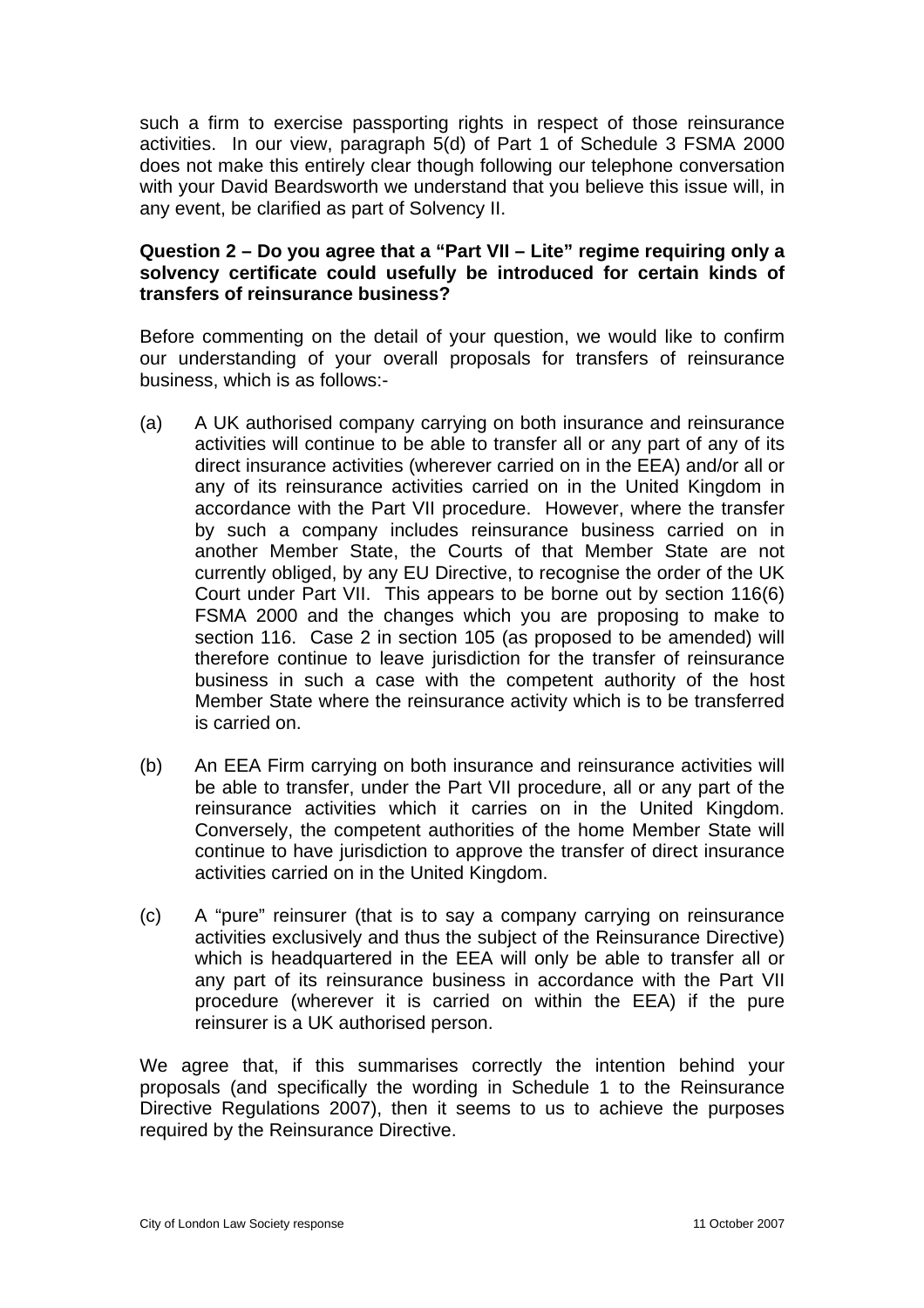Turning now to the detail of Question 2, we were a little confused by the provisions in paragraph 2.18. At the moment, Case 4(a) provides an exemption from the Part VII procedure if the whole of the business to be transferred is exclusively that of reinsurance and all the policyholders have consented. The new Case 5 will extend this exemption to the transfer by a "pure" reinsurer of the whole or part of its business provided, again, that all the policyholders affected have consented to the transfer and provided also, in this case, that a solvency certificate is obtained. It seems to us that the effect of paragraphs (b) and (c) in the new Case 5 will restrict the exemption, in practice, to transfers of part only of a pure reinsurer's business since Case 4 will presumably apply already to the remaining area which, absent paragraph (c) of the new Case 5, Case 5 would have covered. As proposed, transfers of the whole of the business will continue to fall within Case 4. We do not understand why a solvency certificate should be required in the case of the transfer of part of a "pure" reinsurer's business, but not where the whole of that business is to be transferred, assuming, in either case, that all of the policyholders affected have agreed to the transfer.

Subject to resolving the rationale for that apparent inconsistency, we think it is in principle logical to extend the exclusion granted by Case 4 to include partial transfers (as well as full transfers) of the reinsurance business of pure reinsurers, where the consent of all cedants has been obtained. We note that the consent route under Case 4(a) is likely only to be capable of being used in practice by "pure" reinsurers because of the difficulty of obtaining consent from all direct insurance policyholders (who may be affected by the transfer, even though their policies are note being transferred).

We assume that, in the case of a partial transfer, the cedants affected by the transfer for the purposes of Case 5 will include both those cedants with contracts of reinsurance that are transferring and those with contracts that are not. In passing, and although (in light of the foregoing) it is probably largely academic, we note that there appears to be no exemption for a transfer of part of the reinsurance business of a company carrying on both insurance and reinsurance activity where all policyholders affected have consented. In theory at least, this seems illogical, though we doubt in practice that the consent route under Case 4(a) is open to anyone other than a pure reinsurer because of the likely need, and practical difficulty, of obtaining consent from the holders of all direct policies of insurance. Nevertheless, the interplay of Cases 4 and 5 is confusing and it may be better if Case 4 instead applied to "non-pure" reinsurers and Case 5 to "pure" reinsurers.

We agree that, as proposed in the amendment to section 105(4) FSMA 2000, the right of parties to apply to the Court for sanction of a transfer scheme, notwithstanding that the transaction is in the new excluded category, is sensible. The transfer of all or part of a reinsurance business, even where the cedants agree to the transfer, may involve (and indeed is highly likely to involve) the transfer of other assets and liabilities as well. Thus, it is to be expected that the transferor will have retrocession cover in place and it may be necessary for such cover to transfer both in the Case 4 and the Case 5 situation. The parties will have to rely on the Court order to effect the transfer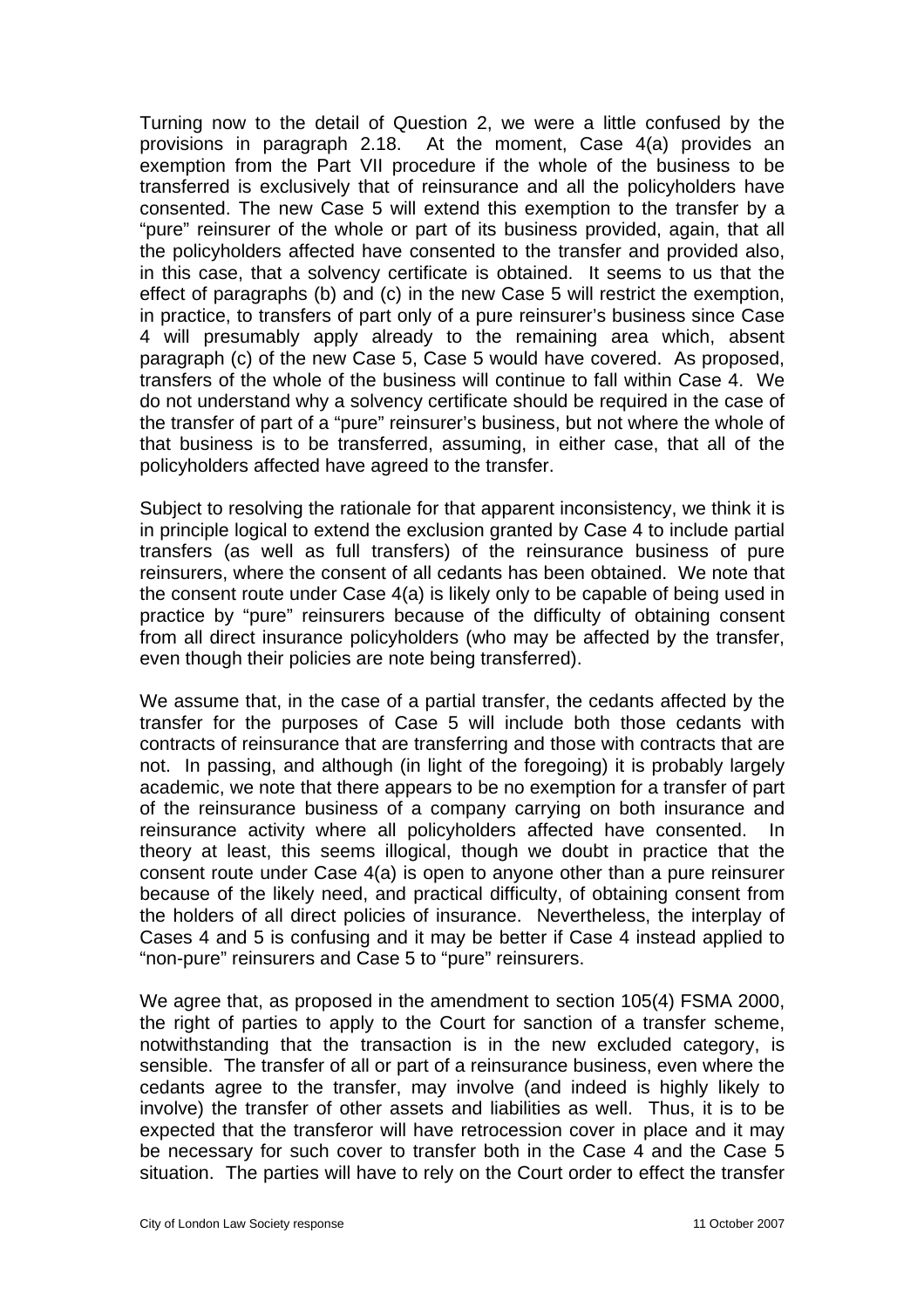if the consent of the retrocessionaire has not been obtained. Similarly, the Court order may be useful in securing the transfer of the underlying assets representing the reinsurance reserves backing the liabilities which are the subject of the transfer. Accordingly, we think that cedant consent is only part of the overall picture, and it may very well be the case that, even with such consent, an application to Court to sanction the transfer is required for the above reasons.

# **Question 3 – What are the specific types of transfers that might be considered for this lighter touch process?**

We did give consideration to the possibility that all transfers of reinsurance business (as opposed to transfers of insurance business) might be dealt with by the FSA rather than the Court, on the basis that the primary consideration, so far as cedants are concerned, is likely to relate to the security of the transferee's covenant, compared with that of the transferor, and the transferee's ability to administer and deal with the business transferred in a fair and efficient manner. These are areas which the FSA is well qualified to judge.

However, we have concluded that, whether in relation to insurance or reinsurance transfers, the Part VII process has certain unique advantages justifying its retention, even in the case of the transfer of pure reinsurance business. As indicated above, there are often other issues surrounding a transfer of reinsurance business in addition to the question of determining that cedants' interests are not adversely affected. The ability of the Court to make an order transferring retrocession agreements, the assets supporting the reinsurance reserves and the infrastructure associated with the business being transferred is, we think, properly a power which should only be exercised judicially in accordance with the procedure in Part VII and not through an administrative or regulatory agency.

Moreover, now that the FSA submits a formal report to the Court as a matter of course, the Court will have the explicit guidance of the FSA on those matters affecting a reinsurance business transfer which are within the areas of competence of the FSA as regulator. The Courts also have considerable discretion in relation to the nature of the procedures which have to be adopted in a particular case. Rather than attempt to define the circumstances where a Court application is not necessary – which we think would be a very difficult and involved task – we believe it is better, in overall terms, to retain the Part VII Court based process, with its in-built procedural flexibility, so that the applicant(s) can deal with the sort of issues we have addressed above.

# **Question 4 – Do you agree that the Court should have discretion to apply the publication requirement for transfers of reinsurance?**

In a similar vein, we think it is sensible to give the Court discretion to determine, in particular circumstances, the nature and extent of the publication requirement for the transfer of a particular reinsurance portfolio, once the Court has sanctioned the transfer.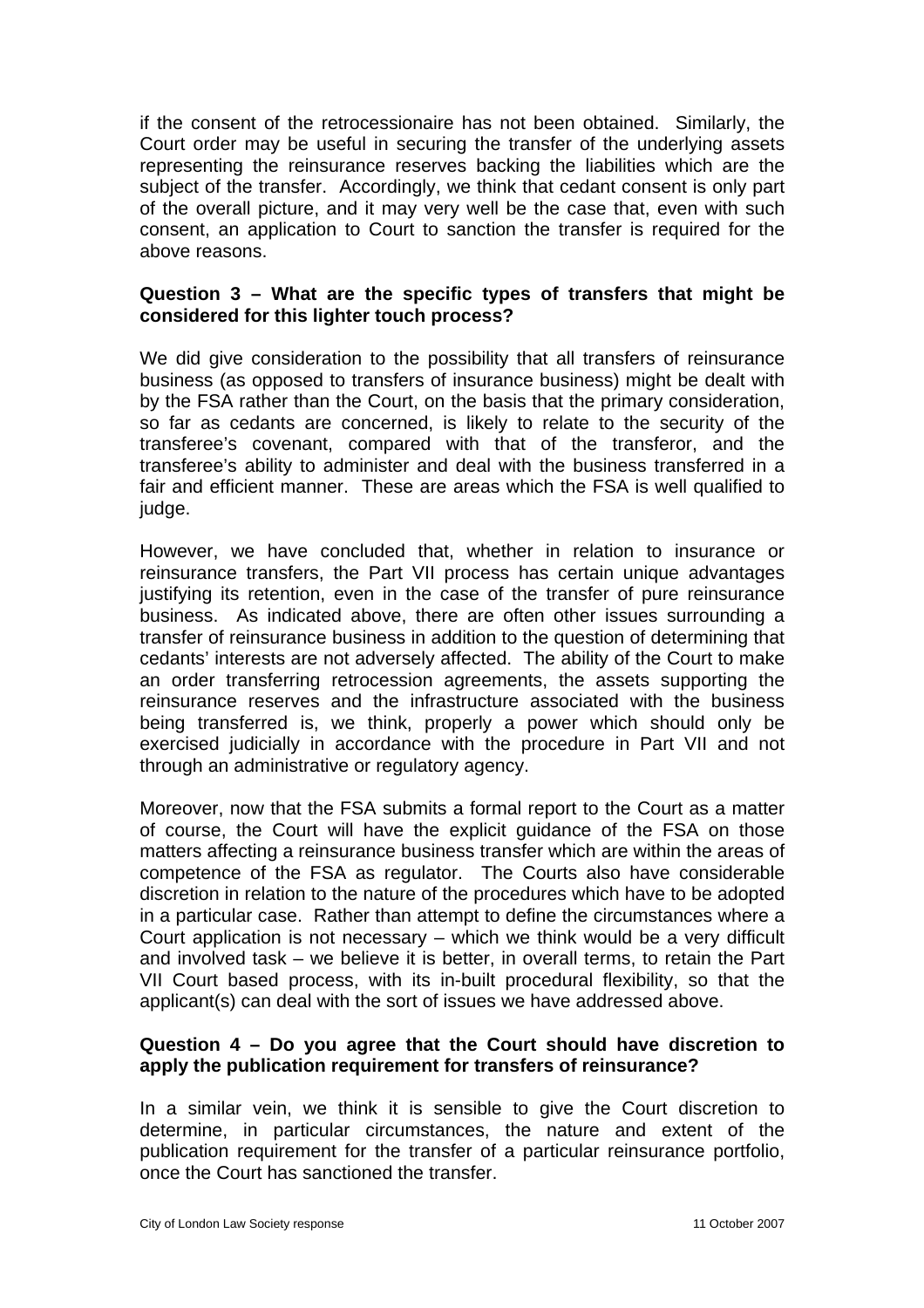#### **Question 5 – Do you agree that the Court discretion to apply publication requirements should apply to all transfers of reinsurance, not just those by pure reinsurers?**

Again, we agree with this approach. The Court is able to judge, on the basis of the particular circumstances, whether a particular proposed approach to publication is appropriate.

## **Question 6 – Do you agree that pre-transfer publication in a business newspaper in circulation in each of the States concerned should be extended to reinsurance transfers that include EEA reinsurance risks?**

In practical terms, whilst we have no objection to such a proposal, we think it is likely that most, if not all, reinsurance transfers will involve the applicant having to notify the relevant cedants. It is difficult to see on what basis an applicant transferor could argue to the Court that individual notification is not required and the Court could always then grant dispensation subject to newspaper advertising being undertaken. It is therefore for consideration whether pre-transfer publication in a business newspaper should be necessary if specific pre-transfer notification to cedants is taking place. The circumstances can be contrasted with a retail insurance portfolio transfer, where even following notification to all of the policyholders, some percentage of the addresses of holders of affected policies held in the transferor's data will inevitably be incorrect. This bears on a slightly different issue, namely the ability of the applicant to make contact with those affected by the transfer.

In the case of a transfer of business by a "pure" reinsurer, the burden on the applicant transferor will be considerably lighter than in the case of a retail insurance portfolio transfer, and is capable of being carried out with greater certainty that all affected cedants (there will be no direct insurance policyholders) have been informed. So in that context, the need for pretransfer notification in a business newspaper seems to be questionable.

There may be a further point to consider. It is quite frequently the case that the applicant transferor will have dealt through brokers and other intermediaries in accepting the reinsurance risks and may not necessarily know the responsible employee at the cedant office to whom the pre-transfer notification should be sent (or indeed whether to send the notification to a branch or head office address). Moreover, the position can be further confused by the fact that the reinsurance treaty itself may (as is often the case) require that notifications to the cedant by the reinsurer should be handled through the broker or intermediary that placed the business with the reinsurer. It may therefore be helpful to reinsurers to know that any pretransfer notification can and should be carried out by dispatching the notice, e.g. to the cedants' head office. This would not prevent the applicant also sending the notification to the particular party or parties with whom it had dealt in accepting the reinsurance, but it would clarify the notification requirement in relation to the formal process which, we think, would be an advantage.